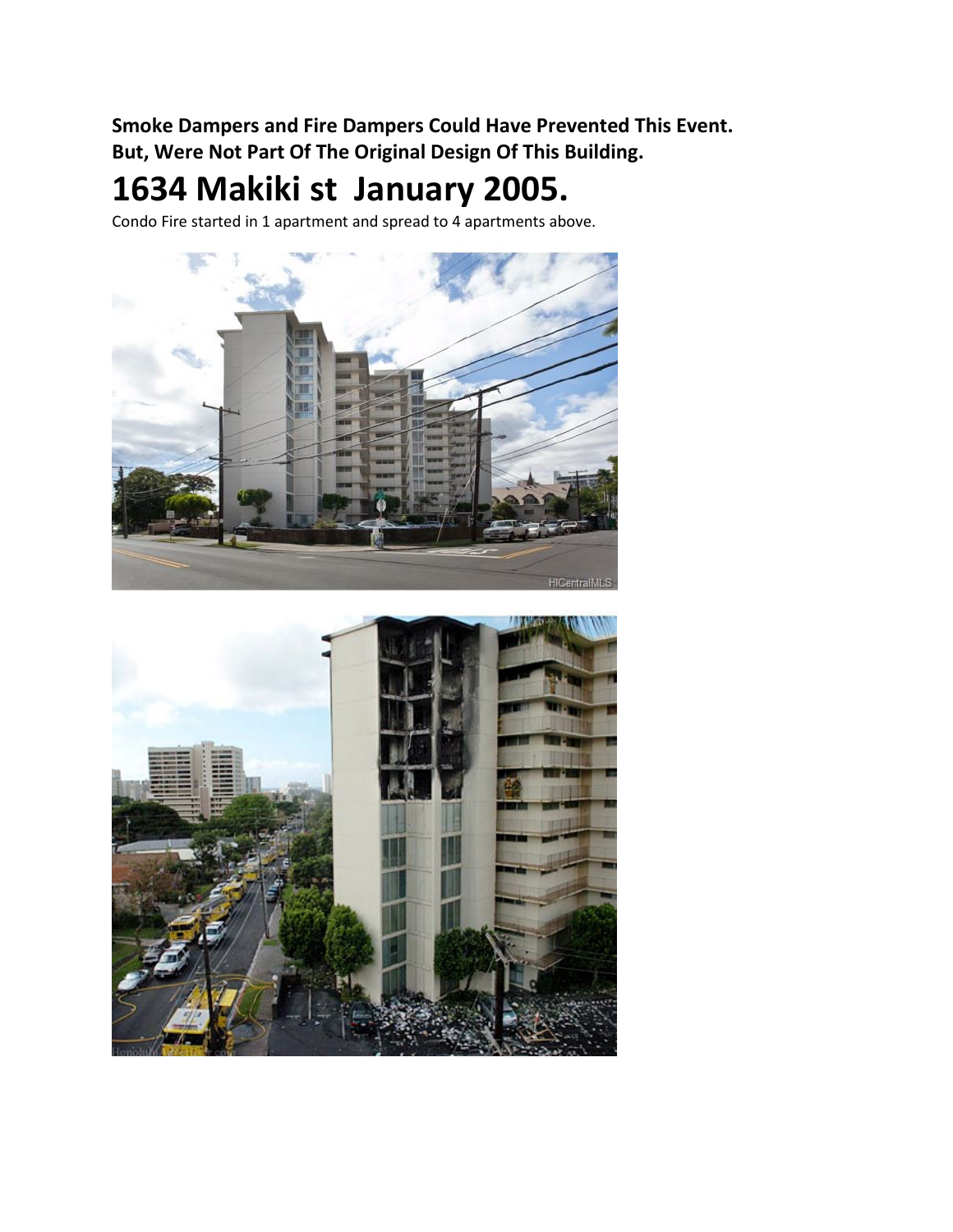The following photos were taken by Randy Trager (2007) as part of preparing the building permit plans for the owner.



Note the fire charred ceiling in the bath room.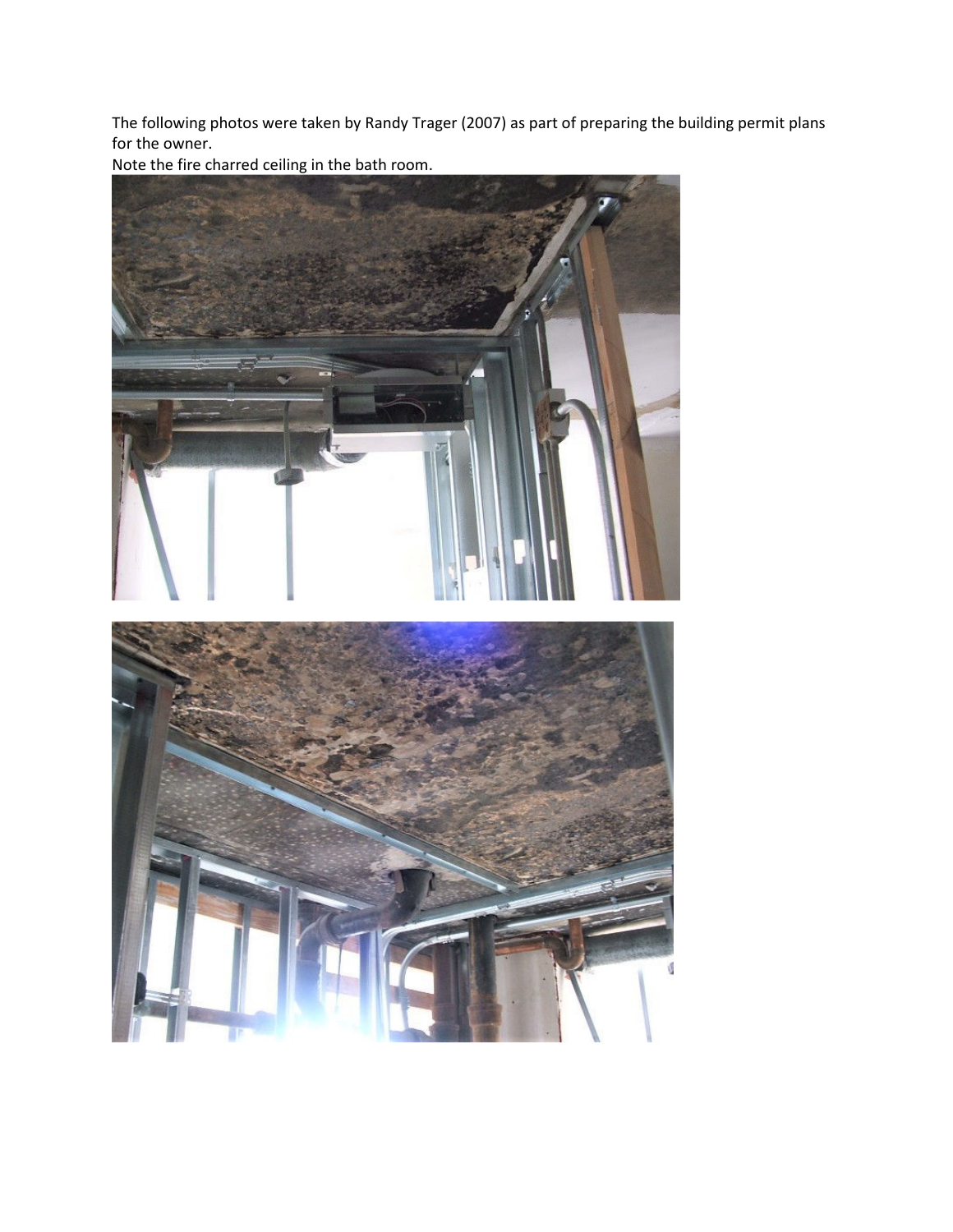Note the ceiling holes: no fire stop to fill the gap; required by today's codes.



The fire started in the bathroom after a fan sitting on the lavatory countertop fell into the sink bowl when it was filled with water…shorted out the fan causing an instant fire. The bathroom exhaust fan was operating and sucked up the smoke and flames which spread upwards through the common exhaust duct to the apartments above this apartment.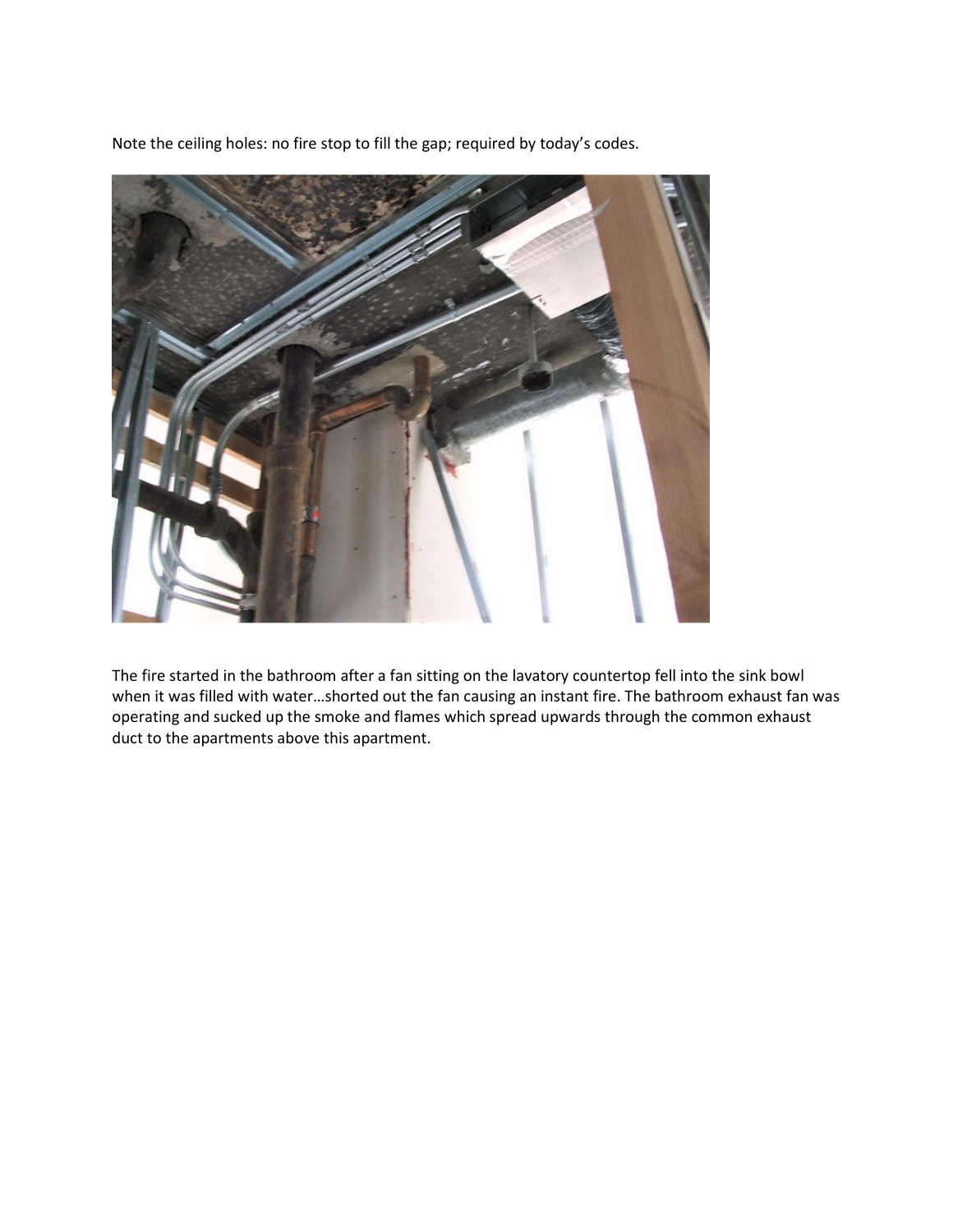## **Makiki fire destroys five apartments**

**By Peter Boylan** 

**Advertiser Staff Writer**

A fire at a Makiki apartment complex gutted five units yesterday in a blaze that Honolulu firefighters said illustrates the need to retrofit older apartment buildings with automatic

#### sprinkler systems.

No one was injured, but a resident's cat perished, authorities said. Five families — 11 adults and one child — were displaced by the fire, according to a statement released by the American Red Cross. Food and clothing were provided for

those residents, and two of the families also were given temporary shelter because they had nowhere else to go, the agency said.

HFD received the call at 10:20 a.m. yesterday. By the time units responded 2 minutes later, the fire at 1634 Makiki Street was roaring. Firefighters believe the blaze started in Apartment 701, but said they will wait until investigators complete their inquiry before pinpointing the fire's origin. The fire burned apartments 701, 801, 901, 1001, and 1101.

"An automatic sprinkler system would have stopped the spread of the fire," said HFD Capt. Kennison Tejada. "That's the thing we really needed today."

Tejada said the building was in compliance with city building codes. No immediate damage estimate was available yesterday.

Mailelani Lee, a blind, elderly woman who lives with her sister in Apartment 301, four floors below the fire, was carried out of the building by two police officers. She said she was not alarmed by the smell of smoke or the alarms.

She was, however, upset about being forced to sit across the street while firefighters finished putting out the fire.

"It's no picnic," she said, shaking her head.



Firefighters work from a lanai as fire rages above them in the 11-story condominium. Five units were destroyed yesterday in the fire at 1634 Makiki St., displacing 12 residents.

Photos by Deborah Booker • The

Honolulu Advertiser



Five apartments were left blackened shells by the fire, and debris rained down on the parking lot below, damaging a car. The building is one of many on O'ahu built before 1975, and therefore not required to have an automatic sprinkler system.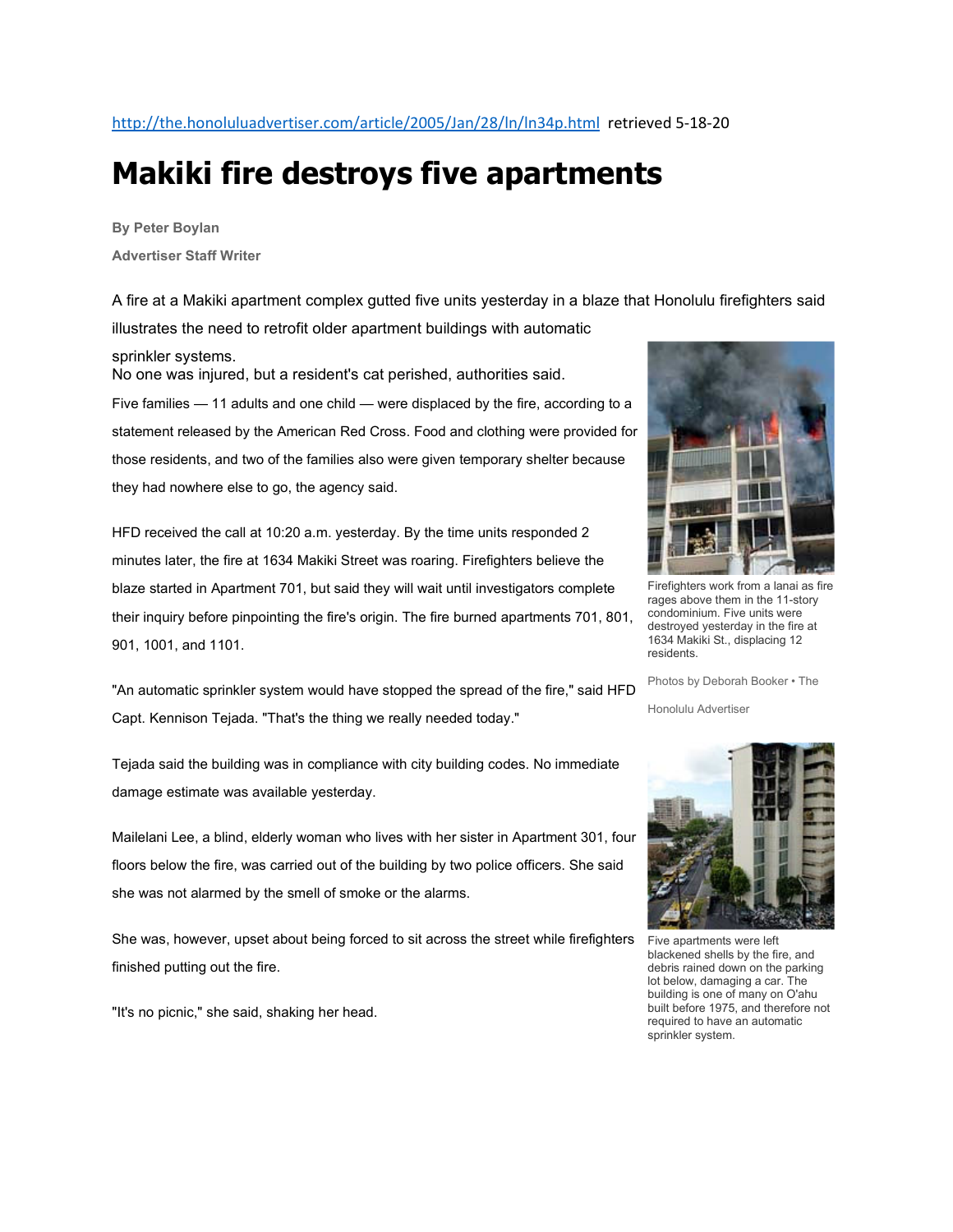Darryl Oku, a 42-year-old sheriff, said he heard an alarm and saw smoke coming from the building while he was picking up branches at his family's apartment complex across the street. He said that after calling 911, he ran to the building and started yelling for occupants to get out.

"That's devastating for the families," he said as he watched flames consume the 11th-floor apartment.

At 10:45 a.m. yesterday, flames could be seen from H-1 Freeway leaping over the mauka side of the 11-story building. The structure, shaped like a shoebox turned on its side, was mostly unharmed save for those five units.

Thick black smoke billowed from the 9th, 10th, and 11th floors as flames framed each of the burning apartments' glass windows, which cracked and popped in the heat. Residents in the neighborhood, which is made up of a mix of low- and high-rise residential buildings, gathered in the streets behind police barriers to watch.

Prior to 1975, high-rise residential buildings were not required to include automatic sprinkler systems. In 1975, a law was passed requiring that all buildings taller than 75 feet be built with sprinkler systems. Firefighters and a city official estimate there are more than 200 residential high-rises on O'ahu that do not have sprinkler systems.

Richard Soo, a retired fire captain, said the majority of the buildings without sprinkler systems are in the Makiki and Salt Lake areas. He said yesterday's fire made him fear for the safety of firefighters working in buildings without sprinklers.

"As a retired firefighter, this is a firefighter's nightmare what I saw today," said Soo, who was at the scene. "It just brings to mind my wish to fully sprinkle high-rise buildings throughout O'ahu."

*Reach Peter Boylan at 535-8110 or pboylan@honoluluadvertiser.com.*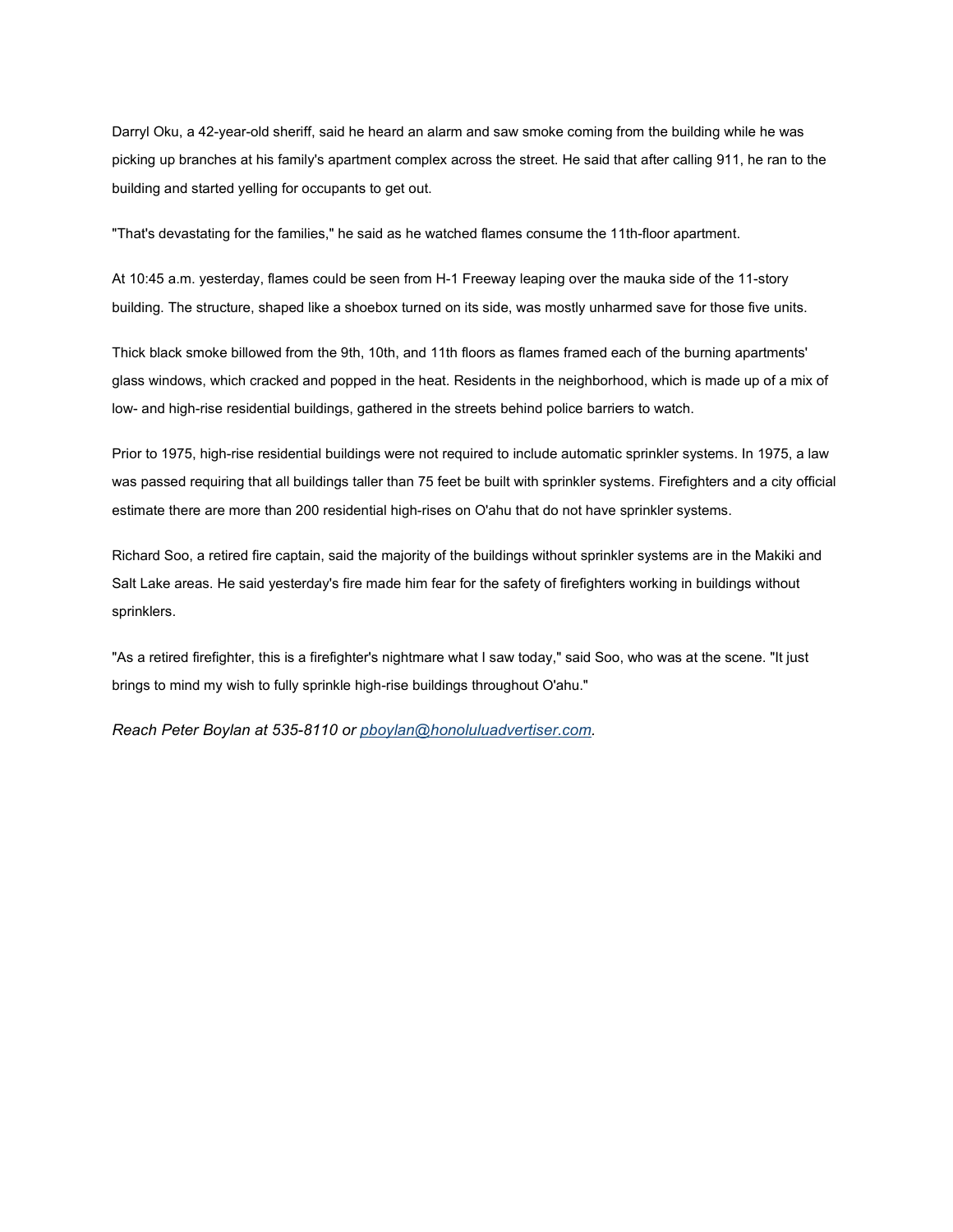http://news.lifesafetyservices.com/blog/difference-between-fire-and-smoke-dampers 5-28-20



# **Difference Between Fire and Smoke Dampers**

0 comments Damper Inspection, Life Safety Services 18.04.2018

Fire, smoke, and combination dampers have been and continue to be an important part of a facility's passive fire protection system. Each of these dampers have been designed to prevent the spread of fire and smoke through the ductwork of a facility. But do you know the difference between fire and smoke dampers?

### **FIRE DAMPERS:**

Fire dampers prevent the spread of fire within the ductwork through fire-resistance rated walls and floors. They work when the heat from the fire causes the normal temperature of a room to rise to about 165 degrees Fahrenheit. That heat causes the fusible link, which is holding the damper open, to melt and allows the damper to be closed. There are two types of fire dampers:

**Dynamic Fire Dampers** – Are installed in vertical barriers, where the HVAC system fan will continue to blow in the event of a fire. Because the fan will stay on, the spring loaded design helps the damper to spring shut against the air pressure.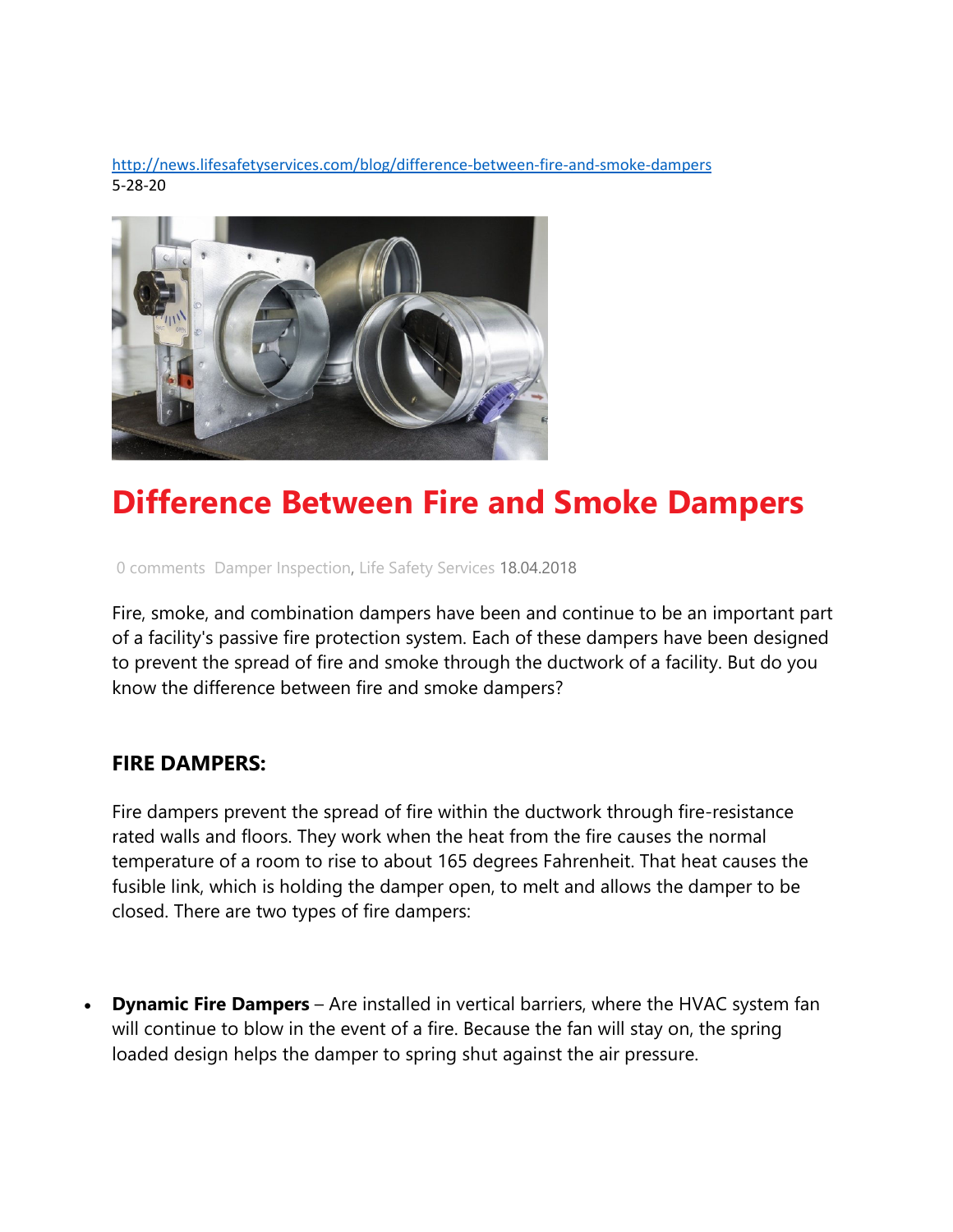**Static Fire Dampers** – Are installed in barriers where the HVAC system fan will shut off in the event of a fire. Because the fan will turn off, these dampers are designed like a curtain, allowing the damper to fall and shut due to gravity.

#### **SMOKE DAMPERS:**

Smoke dampers resist the passage of air and smoke within the ductwork. They are typically operated by a smoke detector, which would also be located in the duct. Once smoke has been detected, the smoke detector sends a signal to the dampers actuator, which uses the jackshaft and linkage to open and close the blades of the smoke damper. There are two types of actuators:

- **Pneumatic Actuators Need air to function properly**
- **Electrical Actuators** Need power to function properly

To get the best of both worlds, combination dampers are used in areas where both fire and smoke barriers are located to prevent the passage of both fire and smoke between areas.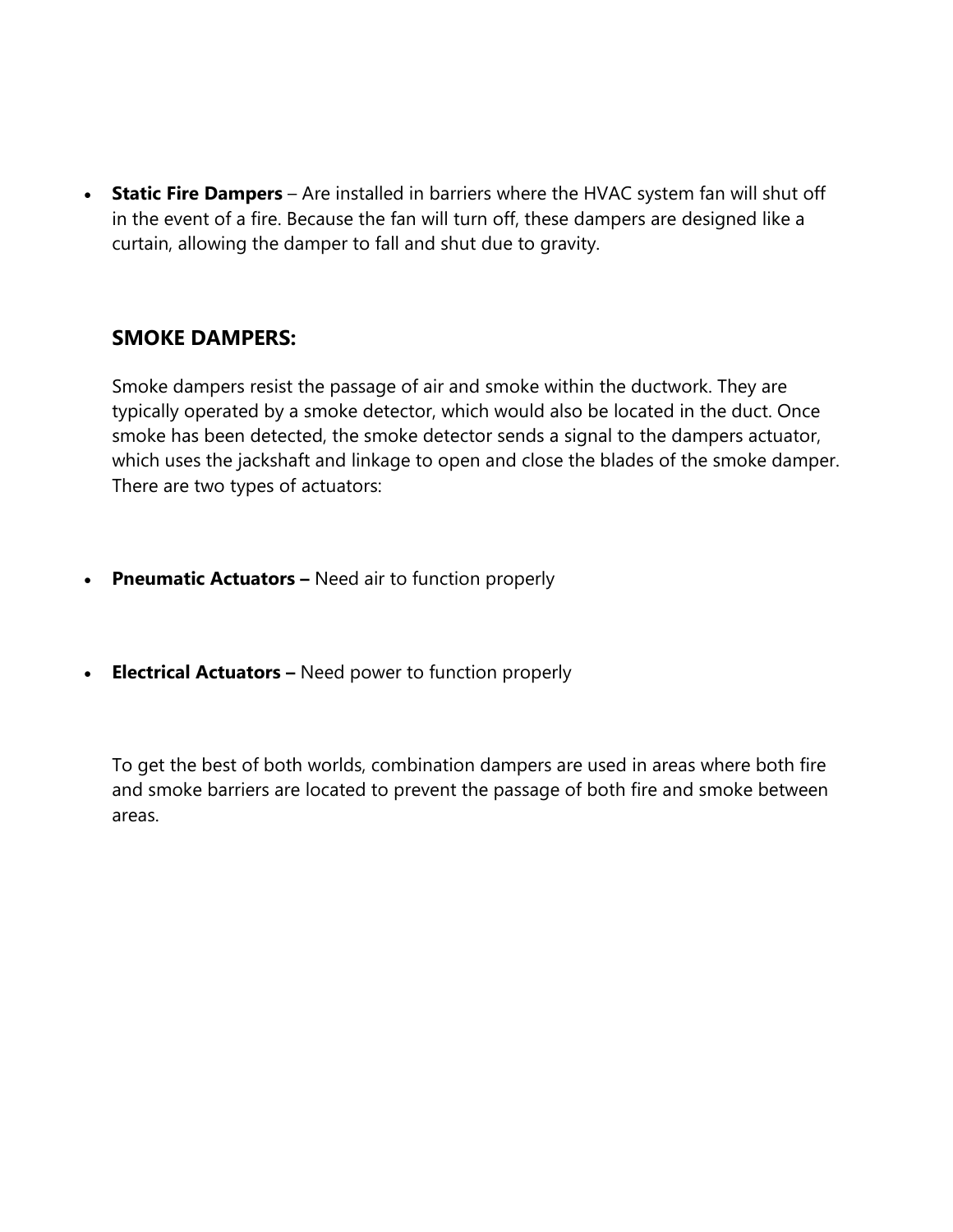http://news.lifesafetyservices.com/blog/safe-from-flashover-thanks-to-passive-fire-protection 5-28-20



# **Safe From Flashover Thanks To Passive Fire Protection**

1 comment Damper Inspection, Fire Door Inspection, Fire Stopping 27.03.2017

When passive fire protection is discussed it is usually in the context of compartmentalization, and keeping one area safe from the smoke and flames in a different area. The reason this is so important has to do with the different stages of a fire, and how the fire would be able to spread during those stages.

When the fire is first staring out it might be smaller and burn at lower temperatures. This may seem safer, but those low temperature flames cause significant amounts of smoke and toxic gases to be released. Considering that 70% of all fire victims actually suffocate, this smoke can be more hazardous than the actual flames.